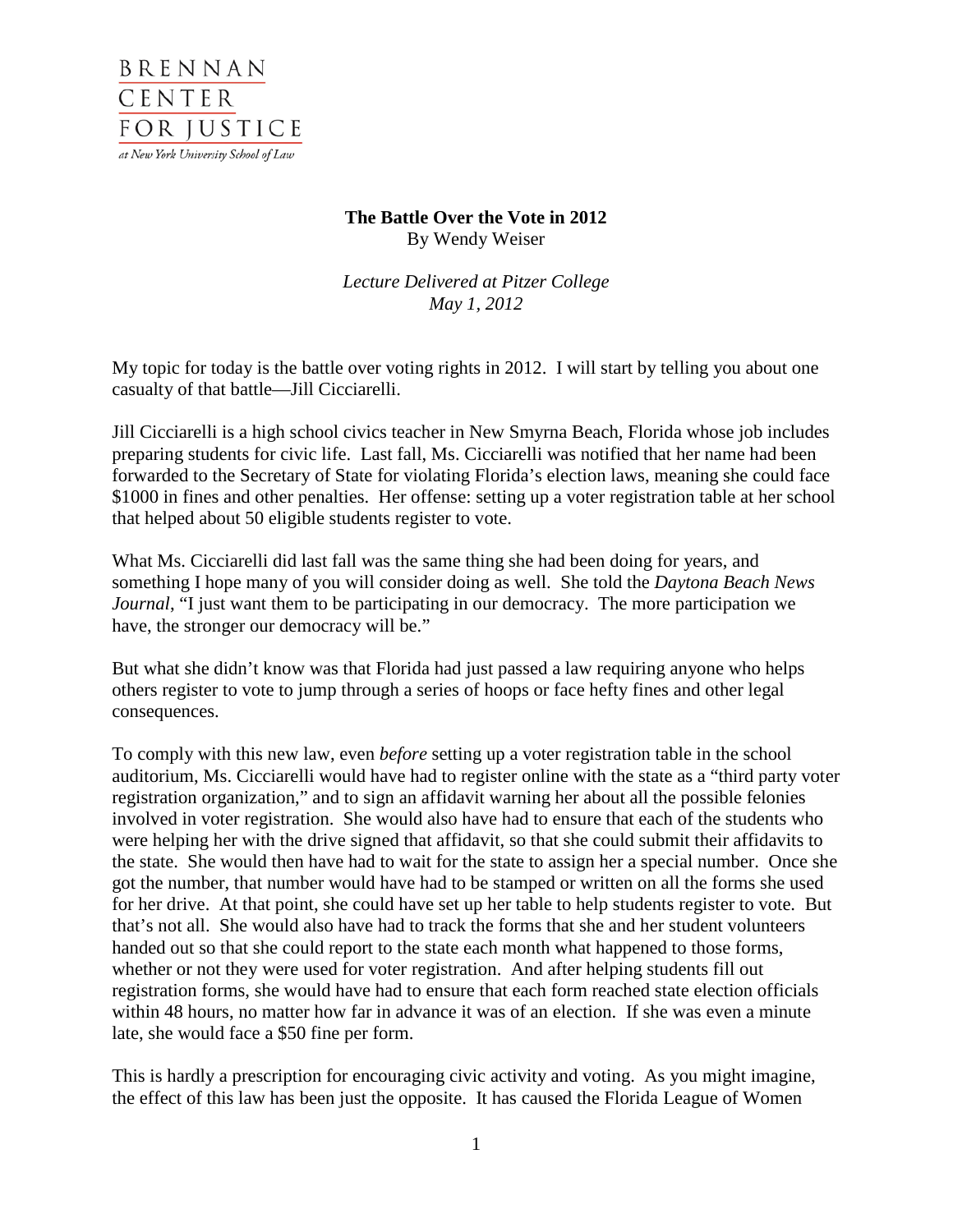

Voters, which has been registering voters for over 70 years, and other groups across the state to shut down their voter registration drives completely.

And for what? What important public purpose does this law serve? The legislative history mentioned only a desire to stop groups like ACORN from submitting fake voter registrations in the name of Mickey Mouse. But it doesn't explain how that goal could be advanced in the least by the law's actual requirements. Pre-registration, reporting, and 48-hour turnaround rules in fact do nothing to stop Mickey Mouse from registering; pre-existing laws do.

Government lawyers claim that the law's reporting requirements enable election officials to track down people who turn in forms late. But they have not been able to identify a *single* instance under the old rules in which a voter was injured by a form being turned in late. In short, the new rules seem to serve no practical purpose other than to scare people away from voter registration drives.

And that is a travesty. In Florida, like in many other states, voter registration drives have played an extremely important role in getting people registered so they can vote. In both 2004 and 2008, hundreds of thousands of Florida voters registered through drives. Now many of those drives have ground to a halt and many Floridians have lost a key opportunity to sign up. African-American and Latino citizens will be especially hurt; in both Florida and nationally, they register through drives at twice the rate as whites.

This is the natural and predictable effect of Florida's new voting law.

\* \* \*

Florida's new law is only one of a massive wave of new laws enacted since last January that will make it harder for eligible citizens to vote.

Overall, 22 new laws and 2 executive actions restricting voting have been adopted in 17 states. And there are at least 74 more restrictive bills still pending in 24 states.

This is the biggest setback in voting rights in *decades*—and an abrupt reversal of the longstanding trend toward expanding access to the franchise.

These new laws change the landscape for the 2012 elections and all elections going forward. Millions of Americans will be affected, and some groups will be especially hard hit, including minorities, the poor, students, the elderly, and people with disabilities. This is a national phenomenon: the states that have passed restrictive voting laws so far make up 70% of the electoral votes needed to win the presidency.

In my talk today, I will tell you about these new laws and how they will affect our elections.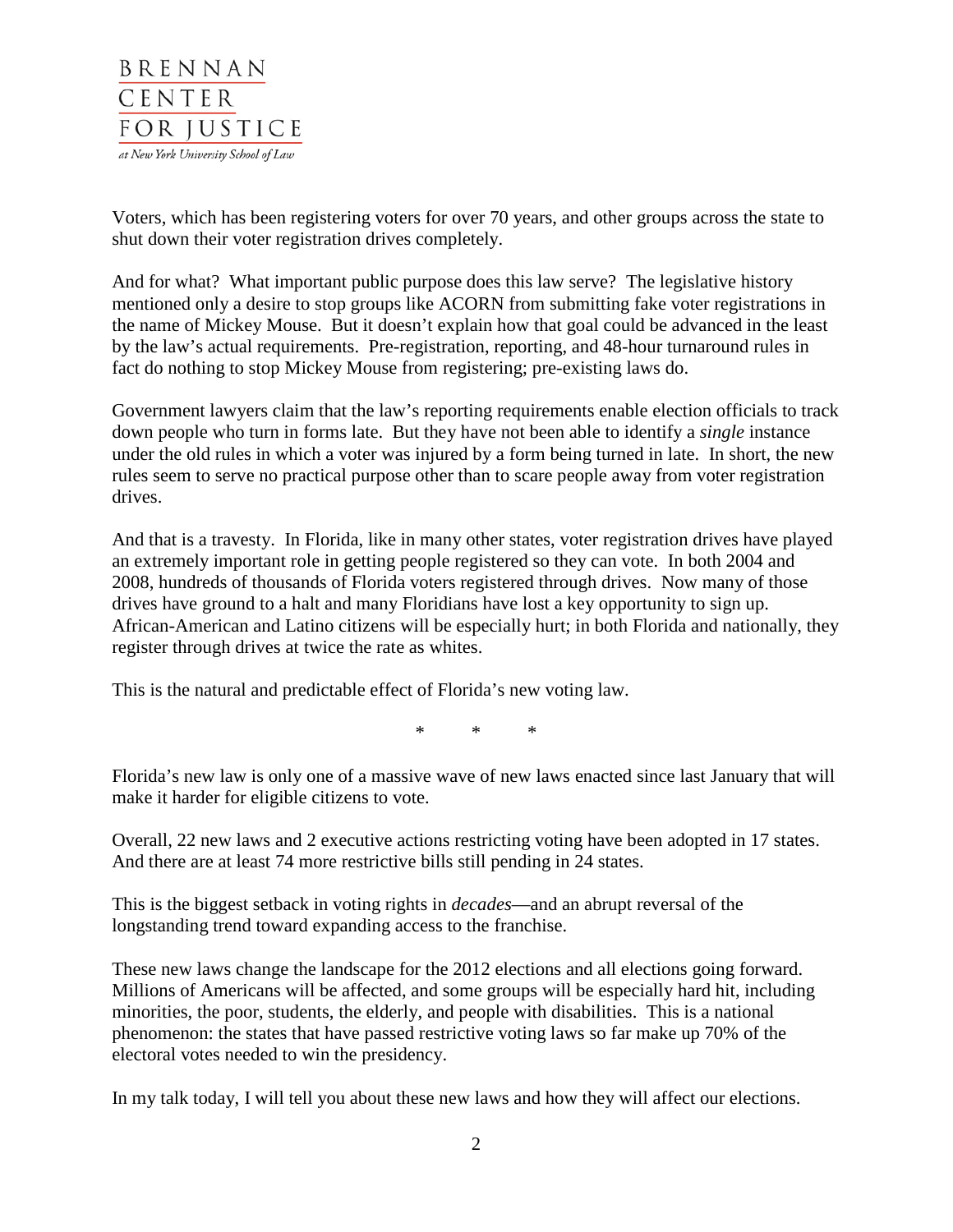

I will then look at this legislative movement in a broader historical context, as both a break from the historic trend of increasing access to the franchise and the maturation of a new trend of increasing politicization of election administration—in our legislatures, our administrative agencies, and our courts.

I will address what this means for our democracy, and what should be done about it.

\* \* \*

For the past two years, while most people were focused on the country's economic woes, state legislators across the country were pushing a different agenda—an agenda to make it harder to vote. Since the beginning of 2011, 40 states saw new legislation to restrict voting. Before anyone took notice, voting restrictions had been adopted in a dozen states, and that number has now increased to 17.

What do these new restrictions look like? They range from requiring certain forms of photo ID to vote, to requiring documentary proof of citizenship to register to vote, to making it otherwise harder to register to vote, to cutting back on early voting, to making it harder for people with past felony convictions to get their voting rights back, among other things.

To some, this might not sound like it's such a big deal—after all, most people can still participate under these rules—but it is. These kinds of restrictions keep people from voting. It's not a majority, but it's a sizable number—certainly significant enough to make the difference in our era of close elections. And the people these laws keep from voting are mostly those who have the least political power in our society, and for whom the vote is not only critical, but also their primary means of political expression. This is the vote—the main currency of democracy. It matters.

\* \* \*

So let's talk about how these laws restrict the vote.

The most common new voting law—passed in 9 states—is to require voters to show certain government-issued photo IDs to vote. Every state already has some form of voter ID requirement in place, at least for new voters and often for all. But not like these new laws.

These are not reasonable laws requiring voters to identify themselves by showing IDs that they *do* have. They are highly restrictive laws that accept only forms of ID, like driver's licenses and non-driver's IDs, that 11% of voting-age Americans do *not* have. That's 21 million people. Even if only a fraction of those people don't vote because of ID laws, that could change the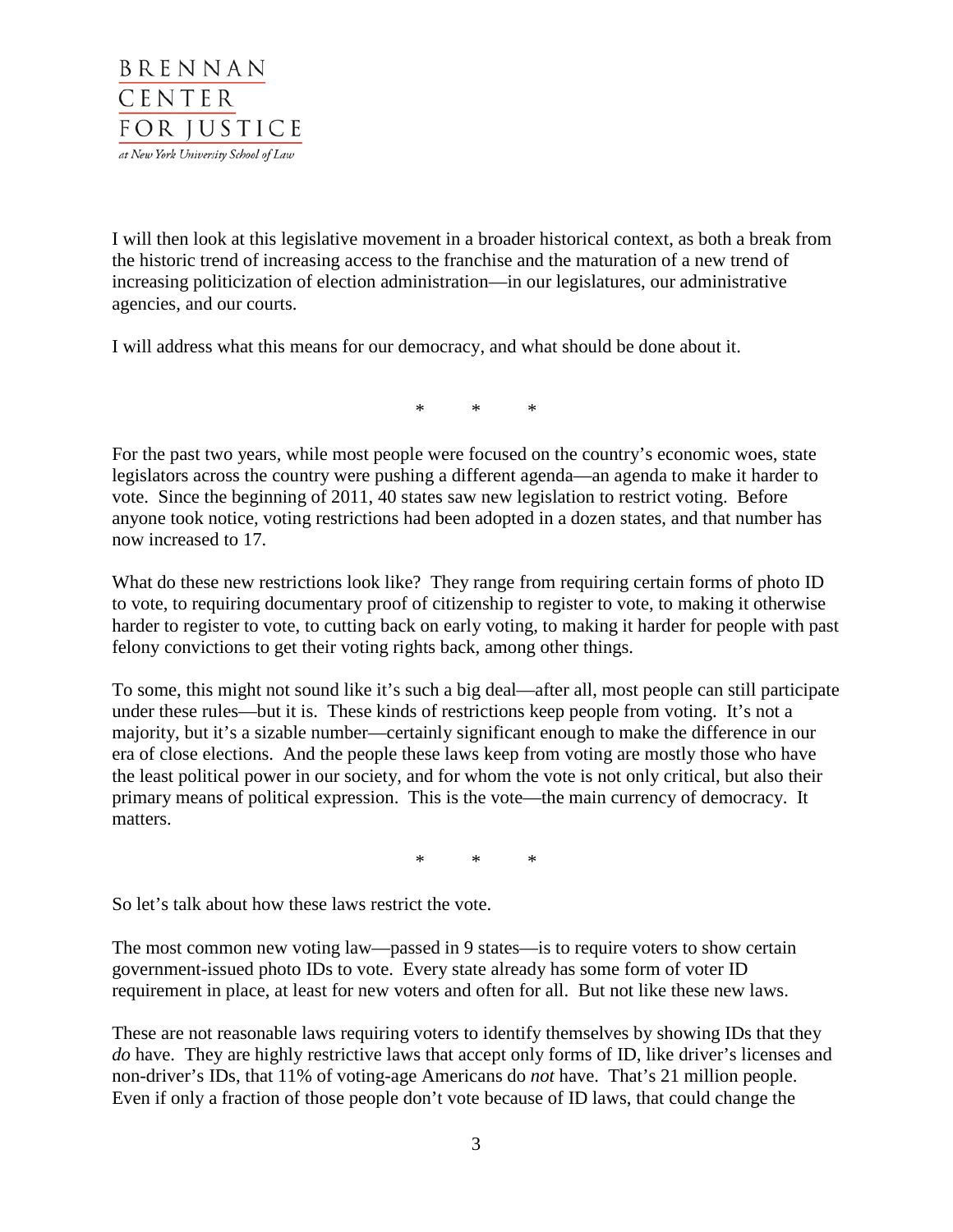

outcome of a close election. In each of our last 3 presidential elections, several key battleground states were decided by less than 1% margins of victory, in some cases by just a few hundred votes.

And who are these people without government-issued photo IDs? Largely people who don't drive, like perhaps many of your grandparents, and people with low incomes who live in dense urban areas or sparsely populated rural areas. Studies make clear that those without photo IDs are disproportionately minorities, low-income, at the top and bottom age ranges, or people with disabilities. To put some numbers on this, while 11% of voting-age Americans overall don't have the kinds of photo IDs required by these laws, for low-income voters it's 15%; for older voters it's 18%; and for African Americans, it's 25%, according to a Brennan Center study. Latinos are also far more likely than whites to lack IDs; the Department of Justice recently found that Latinos made up a disproportionate share of the more than 605,000 registered voters in Texas who don't have photo IDs.

Students won't fare well voter under ID requirements either. Texas, for example, expressly excludes state-issued student photo IDs from the list of IDs accepted for voting, along with outof-state driver's licenses. And while it won't accept student IDs or even state employee IDs, it will accept concealed handgun licenses. This kind of cherry-picking of IDs has been a common feature of voter ID debates across the country.

Those who push ID laws claim that they are needed to prevent voter fraud. The problem is that study after study demonstrates that the only type of fraud these laws prevent—impersonating another voter at the polls—virtually never happens. Americans are more likely to get hit by lightning than to commit this kind of fraud. And for good reason: it's a felony, you can get caught, and it's an exceedingly stupid and ineffective way to try to steal an election.

And what's more, even a misguided interest in fraud prevention can't explain key features of these new laws, like why they sharply limit which government IDs can be used, why they cherry pick IDs that certain groups don't have, or why they don't include the exemptions and failsafe protections for voters without IDs that we've seen in ID laws of the past. Many of these laws have features that gratuitously lock out eligible voters.

\* \* \*

Voter ID laws aren't the only kind of new laws making it harder to vote, especially for minorities and the poor. I'll tell you about four more.

First, in 3 states, there are new requirements for voters to show documentary proof of citizenship—a passport, birth certificate, or naturalization papers—to register to vote. As it turns out, at least 7% of voting-age Americans, and 12% of those with low incomes, don't have these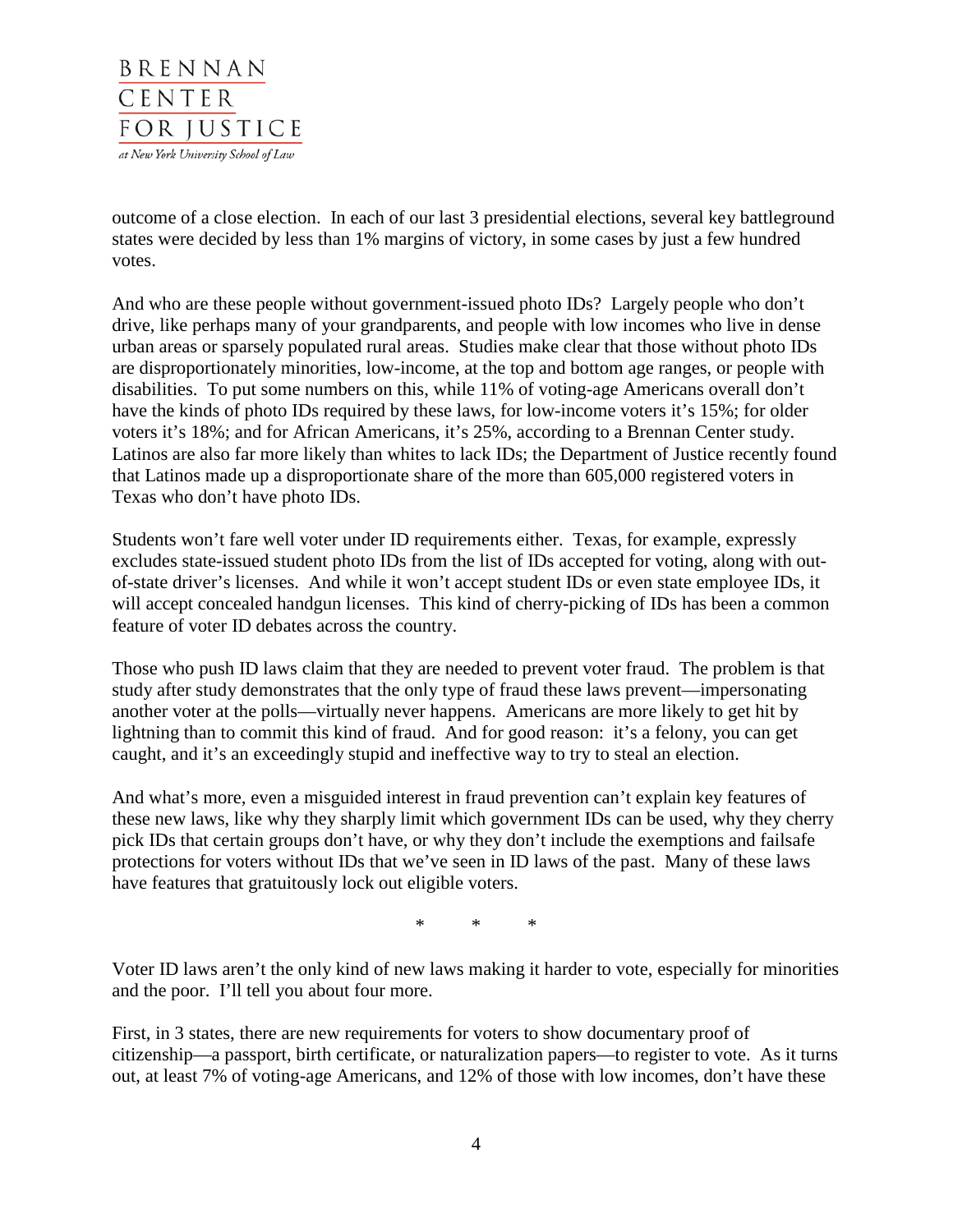

kinds of citizenship documents available. A full third of women don't have citizenship documents with their current names.

Second, 6 states so far have passed laws otherwise making it harder to register to vote or to stay registered. I already talked about Florida's new law, which has shut down voter registration drives in communities across the state. Other new laws also target voter registration drives, eliminate the highly popular Election Day registration, and make it harder for people who move to stay registered or to vote. Anti-voter registration laws like these especially harm minorities, low-income voters, and youth, who are registered to vote at lower rates and who move more frequently than other voters.

But that's not all. Third, across the country, we have seen efforts to cut back on early voting for the first time, just as African-Americans and Latinos have starting using that method of voting in large numbers. 5 states did cut back on early voting, and some in a way that maximizes the harm to minorities. For example, Ohio and Florida both eliminated early voting on the Sunday before the election—a day on which African-American and Latino churches organized very successful pews to polls drives in 2008. A full third of citizens who voted early on the eliminated Sunday in Florida in 2008 were African-American, even though African-Americans make up only 13% of the state's citizen voting age population.

And to top things off, three states have made it much harder or impossible for people with past criminal convictions who live in our communities to get their voting rights restored. Iowa reversed a policy that restored the voting rights of 80,000 people, and Florida reversed one that re-enfranchised more than 150,000. In Florida, almost a million citizens, 1 in 4 of whom are African-American, are now essentially permanently disenfranchised.

\* \* \*

If this sounds overwhelming, that's because it is. If you want to find another period in which this many new laws were passed restricting voting, you have to go back more than a century—to the post-Reconstruction era, when Southern states passed a host of Jim Crow voting laws and Northern states targeted immigrants and the poor. There are stark differences between our time and that time, but there are similarities too, including a pile of laws adding new hurdles that a potential voter has to jump over in order to participate in elections.

This is a legislative movement of historic proportions. So, why is it happening now? What accounts for these new laws?

\* \* \*

The most immediate reason for this wave of new voting laws is the recent change in partisan control in statehouses.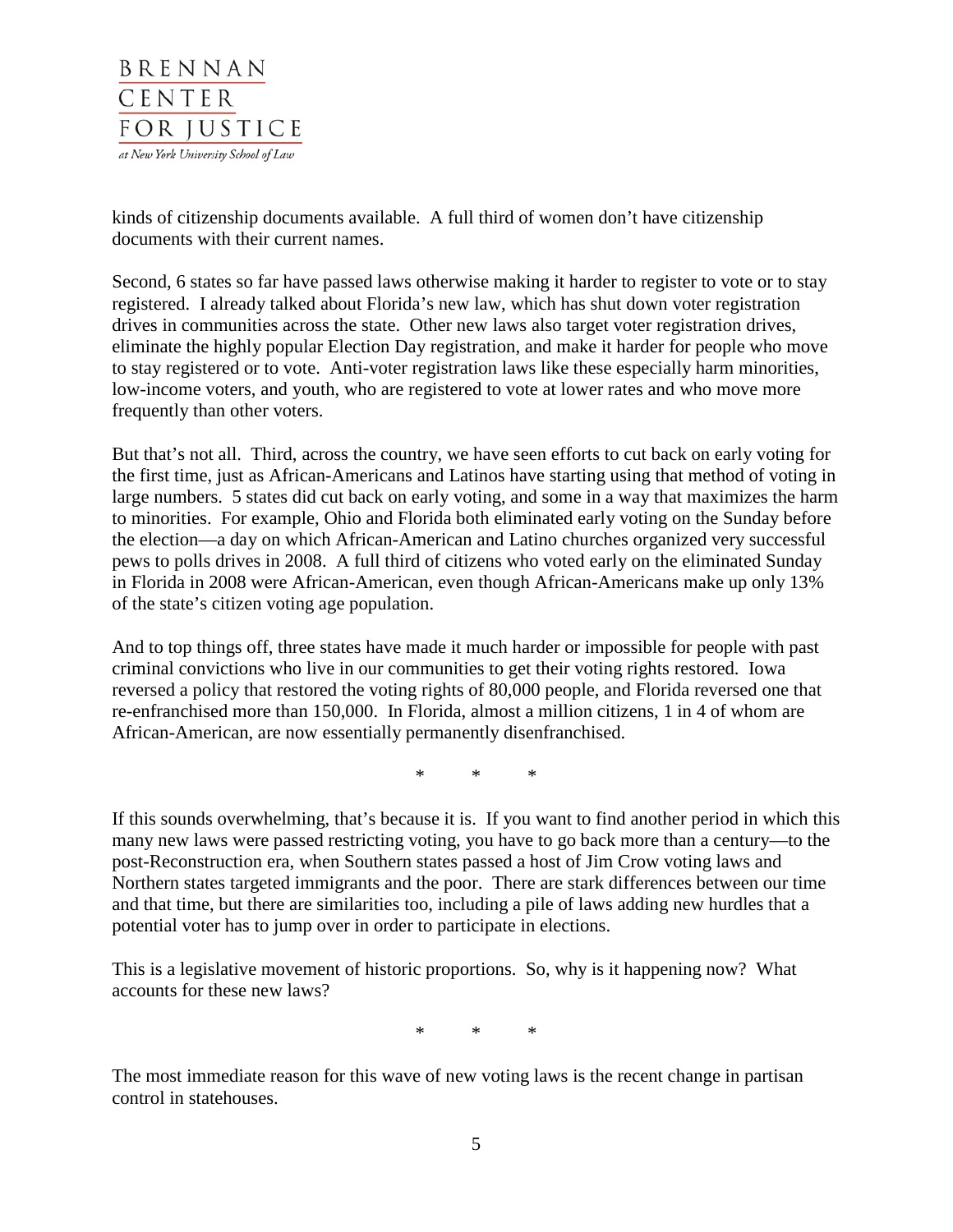

As a general rule, Republicans tend to favor tighter restrictions on voting, and Democrats tend to oppose them. This is in part due to ideology; and it is also the case that the groups who are disproportionately harmed by these laws tend to lean Democratic. (Neither side is made up of saints; both can be expected to act in their perceived electoral self-interest.)

In the 2010 elections, Republicans picked up 675 state legislative seats across the country. They gained control of both chambers in 26 states (up from 14); and picked up 5 governorships, increasing their total to 29.

This electoral sweep put Republicans in a position where they could advance a legislative agenda to restrict voting. And that's just what they did. In 15 of the states to have passed laws making it harder to vote since last year, both houses and the governor's office have been under Republican control.

In the two states where Democrats added hurdles to the voting process, the new laws were far less restrictive. Rhode Island, for example, passed a photo ID law for voting, but it accepts any form of photo ID, whether or not it is state-issued, and if you don't have one, the state will still count your vote after checking your signature.

While Republican electoral success made a difference, it is not the whole story. After all, the Republicans swept the statehouses in 1994, winning control of both legislative chambers in 19 states and 30 governorships. They kept roughly this level of power for more than a decade, until Democrats made gains in 2006. But the Republicans' electoral success in 1994 was not accompanied by significant attempts to roll back voting rights.

\* \* \*

One major difference between 1994 and 2010 are the demographic changes that occurred across the country in the interim.

In the decade between 1990 and 2000, for example, the Hispanic population grew by 58%. From 2000 to 2010, it increased by another 45%, rising to 14% of the population overall.

This population growth was met with cutbacks to voting rights that disproportionately affect Hispanics. Of the 12 states identified by the Pew Hispanic Center as having had the largest Hispanic population growth over the past decade, 7 have passed (or are about to pass) laws restricting voting this past year (and one more passed a law that was vetoed). Several of those states also passed controversial anti-immigrant laws. 3 more states that have among the highest Hispanic populations in the country also passed restrictive laws (TX, FL, GA).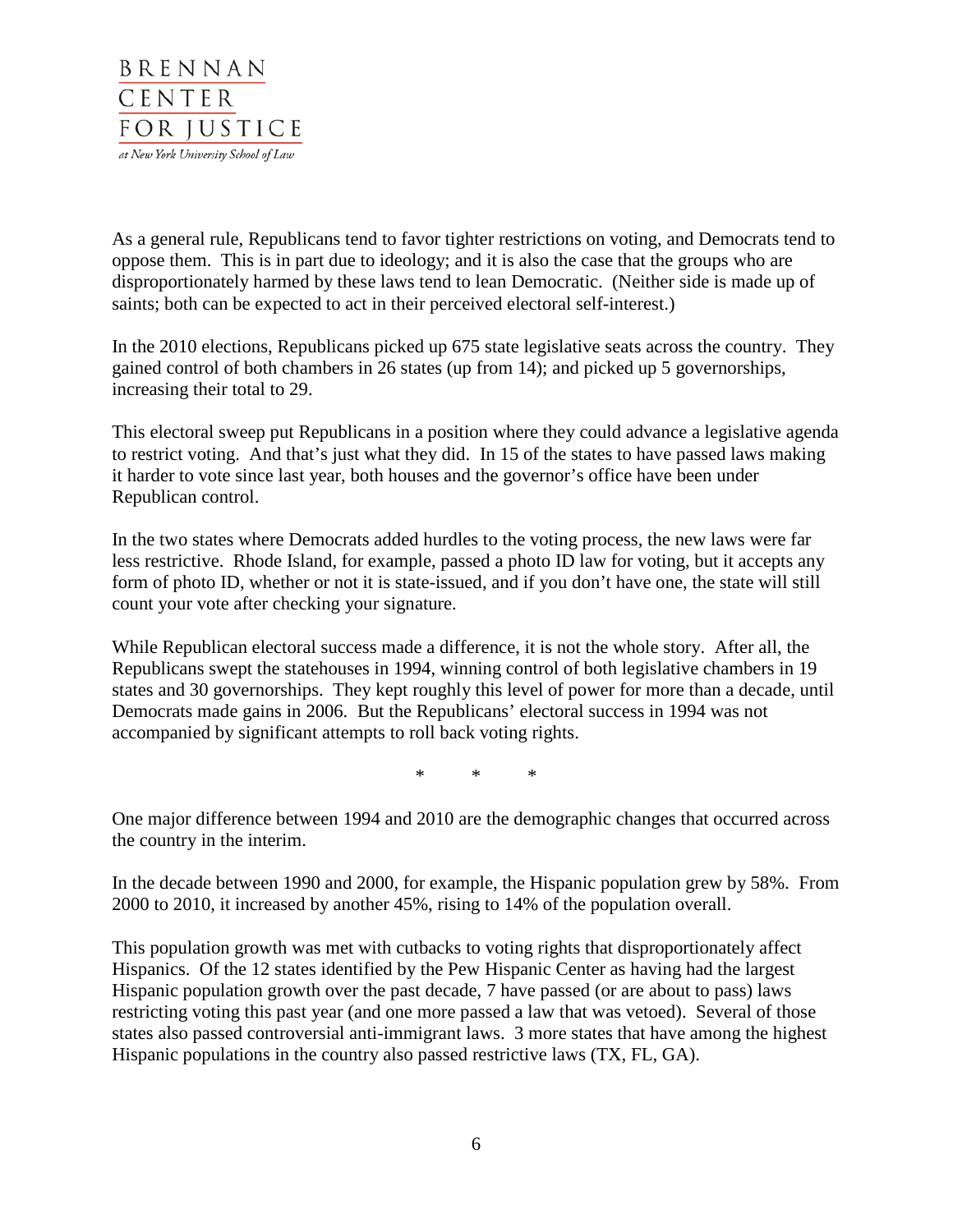

There is a similar pattern with respect to black voters. Although the African-American population did not grow at a faster pace than the rest of the population, it did dramatically increase its voter participation rates, especially in the 2008 elections. The 2008 election almost eliminated the longstanding racial participation gap, with 65% of blacks participating, compared to 66% of whites. Statewide, the greatest increases were in Southern states with large black populations: both Georgia and South Carolina, for example, saw black participation increase by more than 13%.

These increased black participation rates were also met with new voting restrictions. Of the 10 states with the highest black turnout in 2008, 7 passed or are on the verge of passing restrictive voting laws since last year (and one more passed a law that was vetoed). States with a history of racial discrimination were also more likely to pass new voting restrictions that disproportionately affect African Americans. Of the 9 states that are covered by the Voting Rights Act because of a history of racial discrimination in voting, 5 saw restrictive voting laws pass this year, 1 more is about to pass such a law, and still 1 more passed restrictive laws a few years ago.

\* \* \*

Another major difference between 1994 and 2010 is that 2010 came after the 2000 presidential election.

Many of you may be too young to remember the neck-and-neck race between George W. Bush and Al Gore, which turned on a few hundred disputed votes in Florida. The drama of that election, its recount, and the Supreme Court decision that ultimately decided the race spawned not only movies but also a close examination of the mechanics of our election system.

And what the nation found wasn't pretty. The system was rife with administrative errors, and it was susceptible to manipulation for partisan ends. This wasn't only about vote-counting practices. For example, a faulty effort to purge the voter rolls of people with felony convictions instead removed thousands of eligible, largely African-American voters, far more than the 537 vote margin of victory in that election.

Florida revealed the messy underside of democracy, butterfly ballots, hanging chads and all. It also taught the nation that the rules of election administration can make a difference to election outcomes—especially in our era of close races—and that those rules leave a lot of room for partisan maneuvering.

This opened the door to the politicization, the strategic manipulation of election rules. After all, in America, unlike in other democracies, the rules of the game are largely set by partisans—by legislators who write and run under state election laws, and by chief election officials, most of whom are also elected, who administer those laws. And when it comes to a close national election, it only takes one state to throw things off.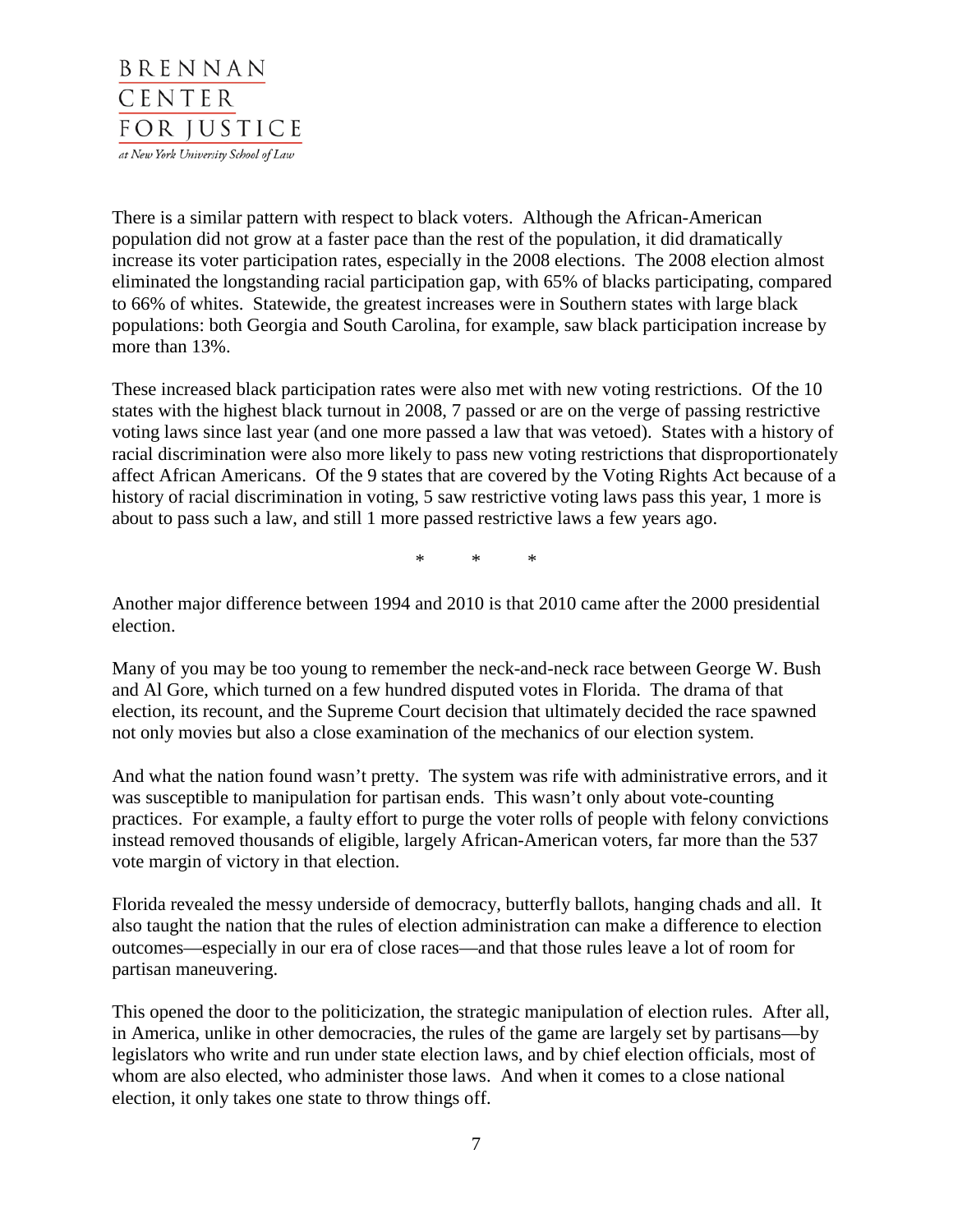

Once that cat is out of the bag, it is very hard to put it back in.

\* \* \*

The potential for mischief did not immediately result in widespread changes to election rules. That took time.

First, state legislators who were focused on different issues needed an impetus to play with election rules. For many, that came in the form of an act of Congress in 2002. In response to the Florida 2000 election fiasco, Congress passed the Help America Vote Act to upgrade our election technology and to help ensure that eligible voters are no longer cut out because of administrative errors.

To comply with this new federal law, every state legislature in the country had to revise its own election laws in the run up to both the 2004 and 2006 elections. What this meant in practical terms was that the rules of election administration in every state were now on the table, part of the legislative agenda. When state legislatures opened up their election codes to scrutiny, they found places where those codes could be tweaked to advance partisan agendas. Ironically, a law that was intended to prevent voter disenfranchisement also provided an opportunity for partisans to try to accomplish just the opposite.

And so we started seeing state legislative and administrative efforts to restrict voting well before 2011. In the run up to the 2006 election, for example, more than half the states introduced photo ID requirements for voting, and three passed laws, though one was struck down in court. Another state imposed a proof of citizenship requirement for registering to vote, and a handful more put in place technical hurdles that made it harder for new voters to get on the rolls. The debates over these efforts took on a sharply partisan tone, with both Democrats and Republicans accusing the others of trying to undermine the integrity of our elections. Only a few of these efforts resulted in new laws, and only a few of those new laws stood up in court. But the movement to restrict voting was clearly already underway.

In a significant respect, then, the recent movement to restrict voting is the realization of the lesson learned from Florida, and the maturation of the decade-long trend of increasing politicization of the rules of election administration.

This politicization didn't only infect state legislatures and election administrators. It also infected the highest ranks of law enforcement—the U.S. Department of Justice. The 2007 scandal over the firing of 9 U.S. Attorneys, which ultimately led to the resignation of the Attorney General, revolved around the Attorneys' refusal to bring baseless, politically motivated prosecutions for voter fraud. That scandal also exposed other ways in which the Department of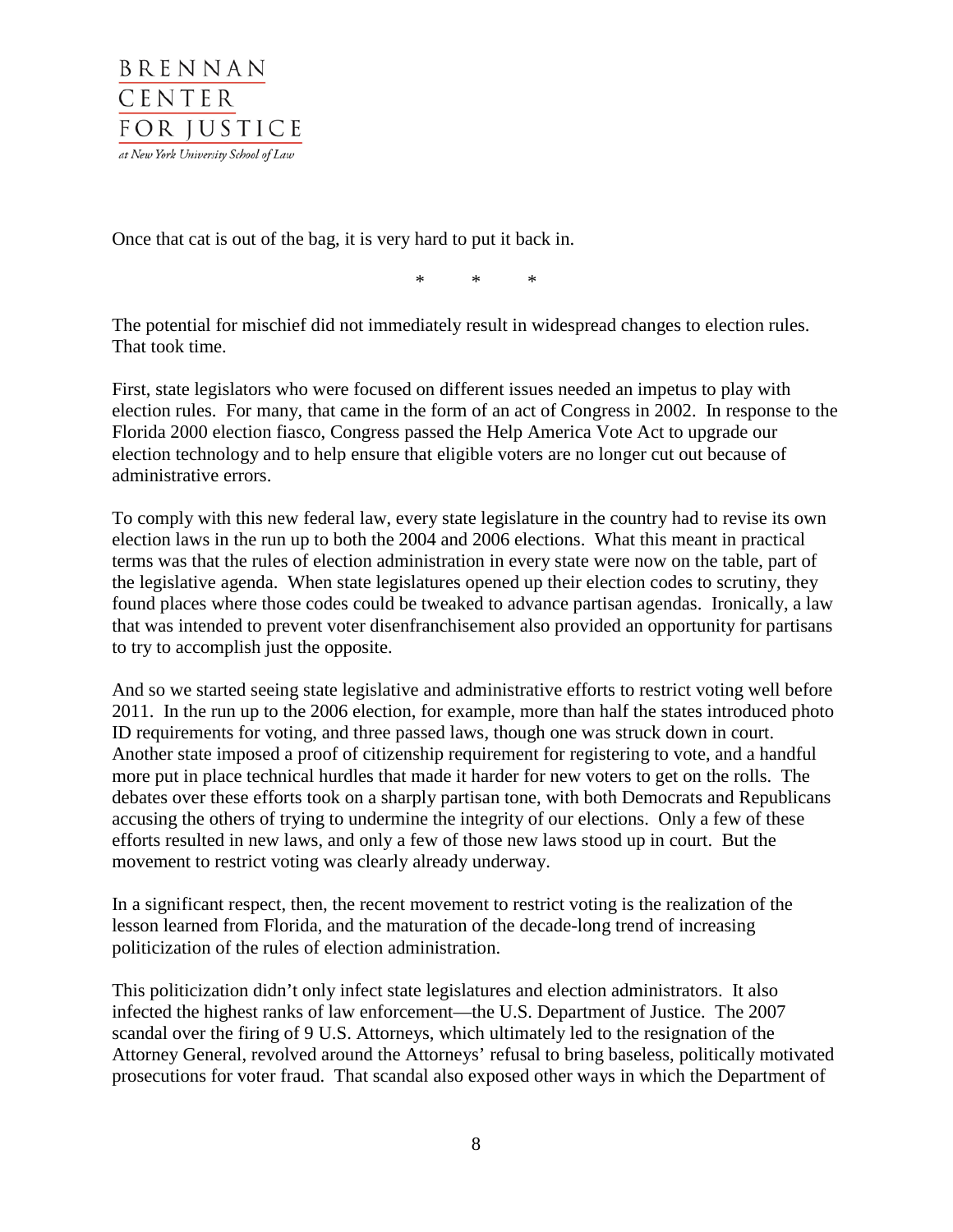

Justice's voting rights enforcement arm had become improperly politicized and used to restrict voting.

\* \* \*

While the movement to restrict voting was simmering across the country by 2006, a few factors brought this simmer to a boil. I have already discussed the changing demographics that were so starkly visible in the 2008 elections, as well as the Republican state electoral victories in 2010.

Another factor is the Supreme Court.

Until recently, the courts provided a strong deterrent to laws and policies that restrict voting. The Supreme Court has long held that the Constitution protects the fundamental right to vote, even if it is not explicitly mentioned in the Constitution. And courts also enforce a variety of federal statutes that protect voters, the most important of which is the Voting Rights Act of 1965. Those legal protections have long been presumed to put significant constraints on how much states could regulate access to the ballot box.

But three fairly recent court decisions have undermined that presumption.

The first is the Supreme Court's 2000 decision in *Bush v. Gore* to stop Florida's recount and effectively call the election for George Bush. As a technical matter, the decision was actually an affirmation of voters' rights to equal treatment. But the decision was highly unusual—so much so that the Court took the unprecedented step of saying that the principles it was using to decide the case applied only to that case and could not be cited in any other decision. As a result, the decision fueled the belief—at least among Gore supporters—that the Court too would put partisan politics above judicial principle.

But while *Bush v. Gore* may have sowed cynicism and mistrust in the Court, it did not weaken voting rights. The case that did that was a 2007 case called *Crawford v. Marion County Election Board.* In *Crawford*, the Supreme Court upheld Indiana's new photo ID requirement for voting against a constitutional attack. As a technical matter, the decision was pretty narrow. But it included sweeping statements that made clear that the Court was not interested in secondguessing the states' efforts to prevent voter fraud, even if the fraud was non-existent. This was the first time since 1974 that the Supreme Court had considered a law making it harder to vote, and a significant shift in its approach to these issues. The decision sent a strong signal that the Constitution would not be a major obstacle to laws restricting voting.

And in fact, ever since then, states have used this decision to try to justify a range of new voting regulations—certainly photo ID requirements, even ones far more restrictive than Indiana's, but also others, like laws cracking down on voter registration drives.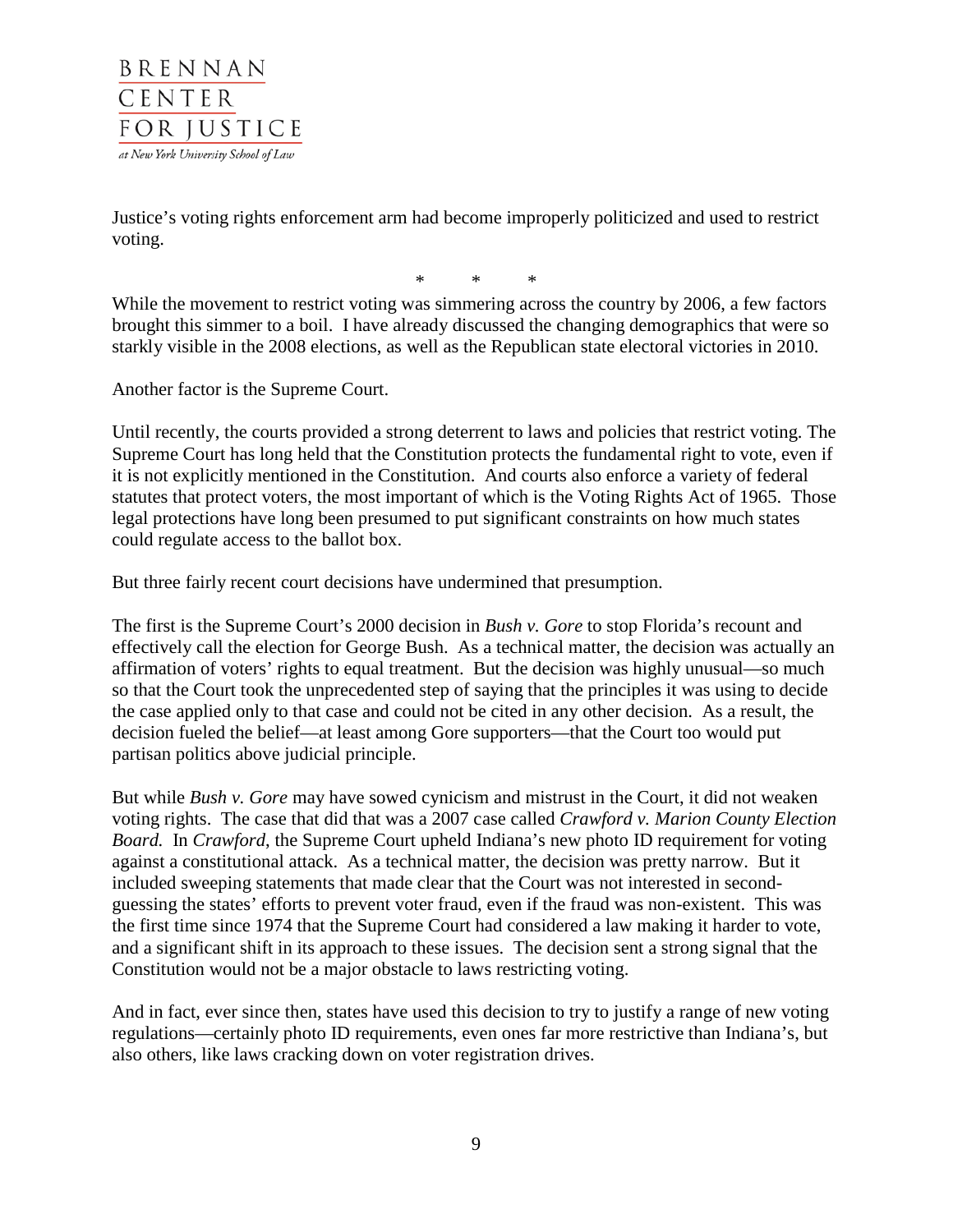

The third decision to undermine voting right protections came in 2009, in a case commonly called *NAMUDNO*. That case challenged the constitutionality of a central provision of the Voting Rights Act of 1965, a law that is widely acknowledged as the most successful piece of civil rights legislation in U.S. history. The provision at issue—called the preclearance provision—has been extraordinarily successful in dismantling Jim Crow and preventing discriminatory voting laws in states with a demonstrated history of racial discrimination in voting. In the 2009 *NAMUDNO* case, the Supreme Court upheld that core provision, at least temporarily, but it also suggested that the provision would not fare as well in the future.

And so, while the Indiana case signaled that the Constitution might not stand as a barrier to laws that burdened voting rights, the NAMUDNO case signaled that the Voting Rights Act might no longer be a barrier to voting laws that detrimentally affect minorities.

The upshot is that states have become much bolder in passing laws restricting voting, including laws that disproportionately harm minorities.

\* \* \*

Another result is that states covered by the Voting Rights Act have launched an all-out legal attack against that Act. Over the past two years, while states across the country were passing laws making it harder to vote, six states and localities brought cases to invalidate the core requirement of the Voting Rights Act, one of the few tools citizens have to fight back against discriminatory voting laws.

To get a sense of what a radical change this is, only six years ago, in 2006, Congress voted by overwhelming bipartisan majorities to renew the Voting Rights Act for 25 more years, saying that the law was still needed to prevent discrimination in the voting system. The vote was unanimous in the Senate, and 290-33 in the House, and President George W. Bush signed the Act into law.

But the discourse on voting has dramatically deteriorated since 2006. It is deteriorated so quickly that even though the state of Arizona wrote a brief in 2009 urging the Supreme Court to uphold the Voting Rights Act, only two years later, it filed a lawsuit urging the courts to strike it down. (Arizona recently dropped this suit, but other states press on.)

The discourse has deteriorated so much that Texas Governor Rick Perry was able to draw applause at a presidential primary debate on Martin Luther King Day when he praised South Carolina for going to "war with the federal government" by threatening to sue to block the Voting Rights Act.

And the law that previously seemed inviolate—the Voting Rights Act—now appears to stand on shaky legal ground. If it is invalidated, that could be the big historic legacy of this movement.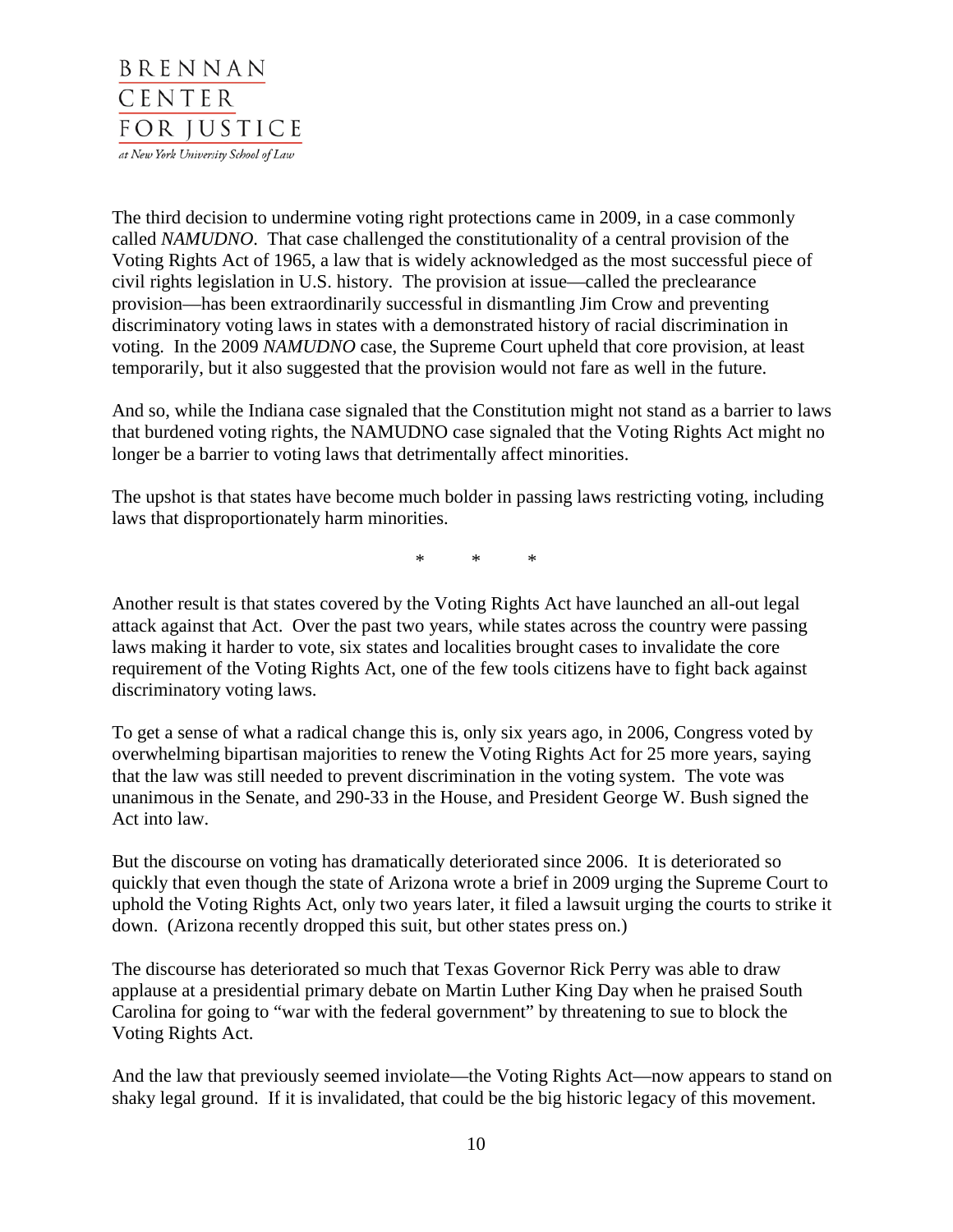

We are marching backward from Selma in more ways than one.

\* \* \*

So what will be the historic legacy of this moment? Will this be an era of contracting voting rights, a triumph of vote suppression?

I don't think so.

Americans are taking notice, and they are starting to fight back with whatever tools they have. Citizens in Maine passed a ballot initiative this past November to repeal their legislature's attempt to eliminate Election Day registration. Citizens in Ohio have mobilized to repeal their state's controversial new omnibus voting law this coming November. And citizens across the country—from New York to Pitzer College—are speaking out against vote suppression.

The Department of Justice is also pushing back. It has denied approval to discriminatory voting laws from Florida, Texas, and South Carolina, under the still-standing Voting Rights Act. Those states have now gone to court, but their discriminatory laws cannot yet go into effect.

The courts too are starting to push back. Two state courts in Wisconsin blocked that state's restrictive voter ID law, and a state court in Missouri blocked a misleading voter ID ballot initiative. Even more recently, the Ninth Circuit court of appeals voted 9-2 to strike down an Arizona law requiring proof of citizenship to register to vote—in a decision written by a Bush appointee and joined by other conservative judges. Cases challenging new voting restrictions are now pending in at least 9 federal and state courts. And the courts are taking notice that these new laws are not reasonable election regulations; they are vote suppression measures. Maybe the Supreme Court will also notice that this time the states have gone too far.

 $*$  \* \*

The problem with our democracy is not too much participation. It is too little.

Only 65% of Americans participate even in our highest turnout elections. And while other major democracies boast voter registration rates of 90-95%, in America only 70-75% of eligible citizens are registered to vote. Voter confidence in the system has plummeted not only as a result of perceived partisan manipulation of the rules of elections but also because of the rising tide of special interest money flooding our elections. Americans are concerned that their voices are being drowned out.

We can and should do better. Instead of making it harder for Americans to vote, we should be strengthening our election system so that every eligible citizen can participate and have